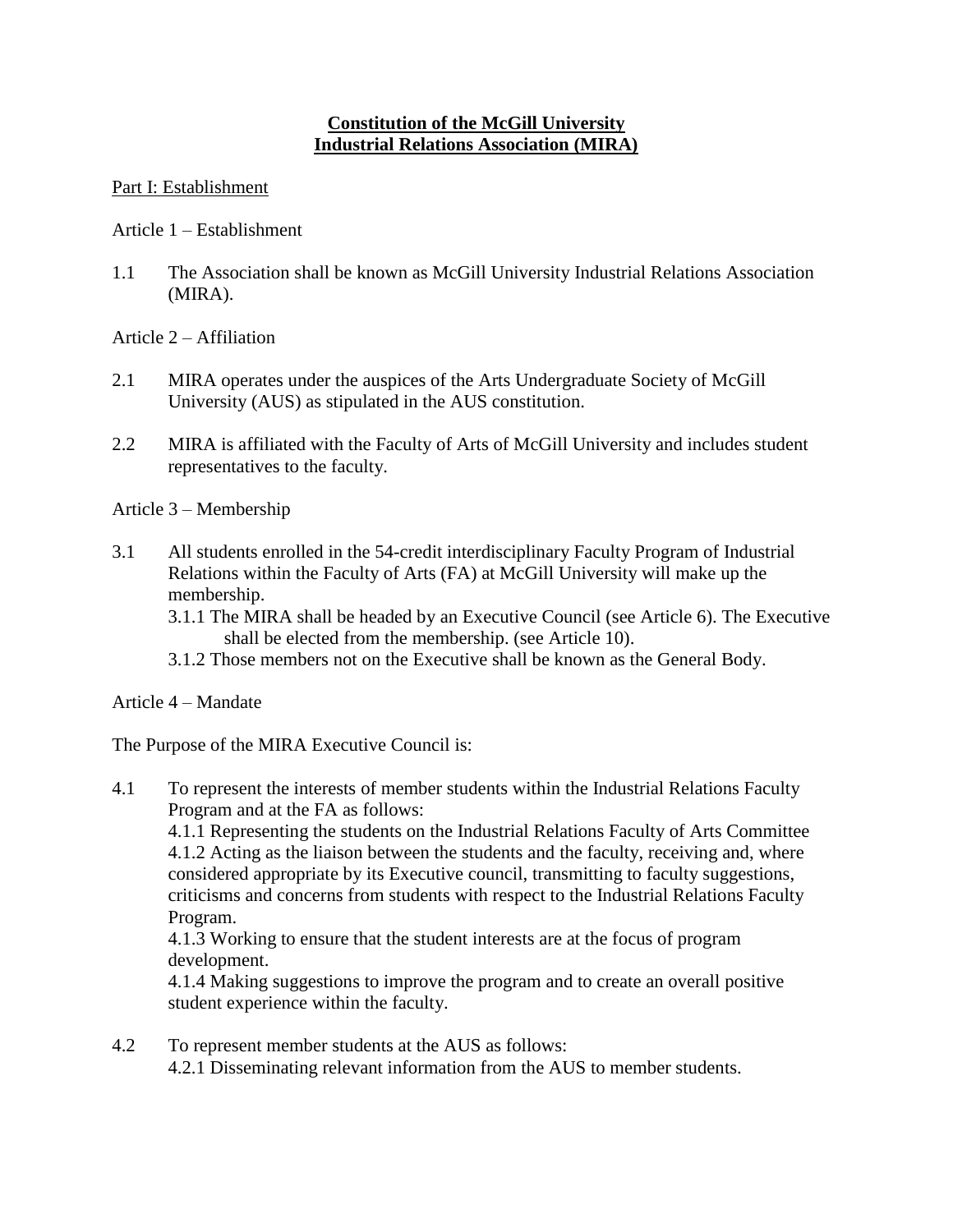4.2.2 Informing the AUS about relevant MIRA suggestions, criticisms, concerns and events.

4.2.3 Acting as liaison between the membership, and the AUS Executives as the need arises.

4.3 To actively enhance student life on campus and facilitate a sense of community within the MIRA by organizing events and activities with considerable note made to IR Faculty Program promotion and awareness.

Article 5 – Finances

- 5.1 The MIRA Executive Council must adhere to the AUS financial by-laws. 5.1.1 The MIRA will receive funding from the AUS based on the number of students enrolled in the Industrial Relations Faculty Program, according the AUS financial bylaws.
- 5.2 The MIRA Executive Council may undertake fundraising activities, apply for grants or request funds when the need arises.
- 5.3 The MIRA expenditures are to be decided upon collectively by the Executive and to be handled formally by the Vice-President Finance (VP Finance). In the event that there is no VP Finance, the responsibility resides with the President to undertake this task or to delegate it.

Part II: Composition

Article 6 – Composition

- 6.1 The MIRA shall consist of the following bodies: 6.1.1 The Executive (as detailed in Article 6.2) 6.1.2 The General Body (as detailed in Article 3)
- 6.2 The Executive shall consist of the following members elected by the membership, according to Article 10: -President

-Vice-President Finance (VP Finance) -Vice-President Communications (VP Communications) -Vice-President Academic (VP Academic) -Vice-President Events (VP Events) -Vice-President Internal (VP Internal) -Vice-President External (VP External) 6.2.1 The Executive shall also include the following appointed member: -First Year Representative (U0/U1 Rep)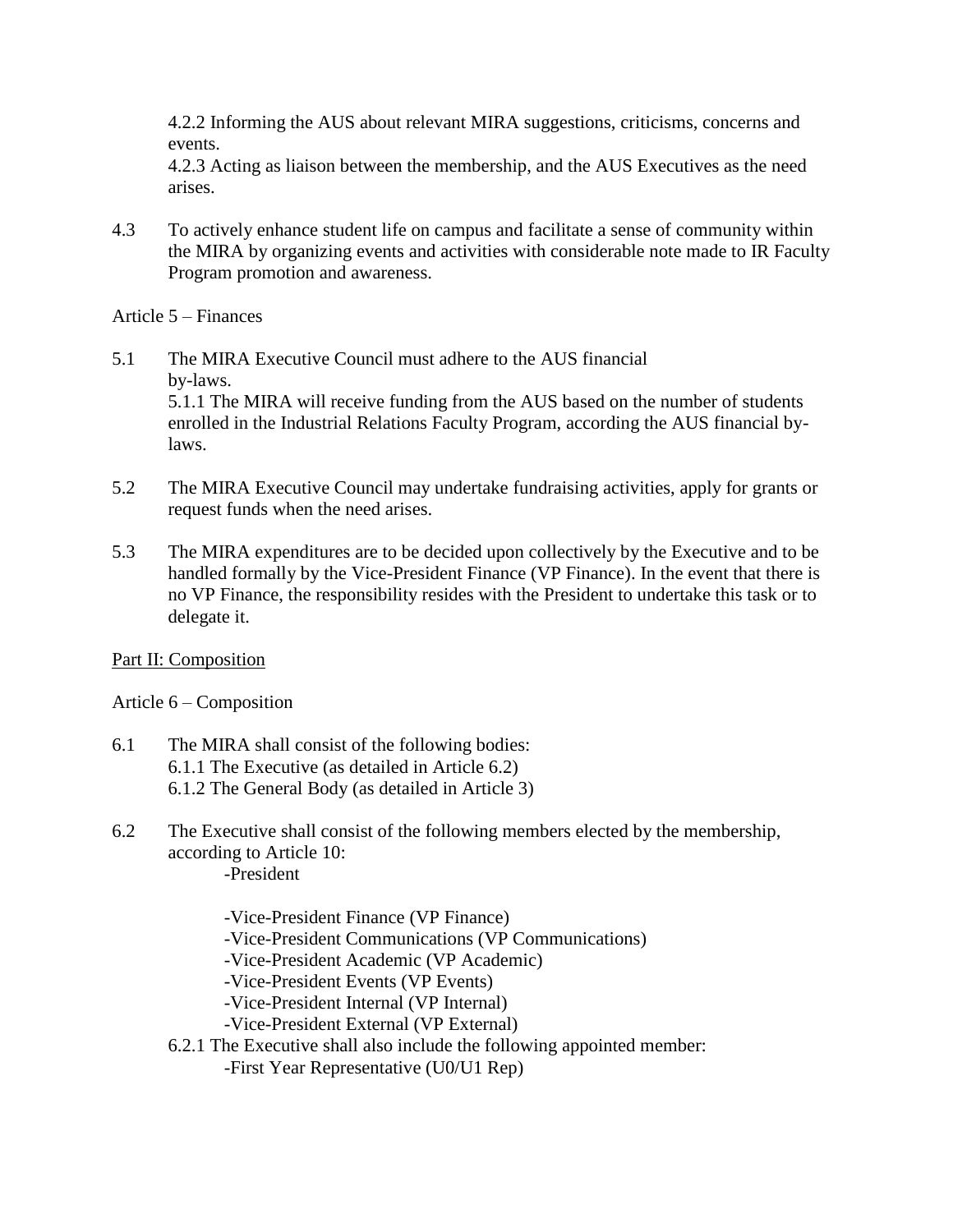## Article 7 - Duties of the Executive

- 7.1 To adhere to the mandate of the MIRA (as set in Article 4)
- 7.2 To encourage active involvement in the MIRA by members.
- 7.4 To organize events, activities and disseminate all pertinent information in their Industrial Relations classes, other Industrial Relations classes and any other classes they deem as appropriate in reaching to their current and/or potential IR students.

#### 7.5 The President shall:

7.5.1 Act as primary spokesperson for the MIRA, in accordance with agreed policy, should the need arise.

7.5.2 Fulfill the obligations of the MIRA to its members as outlined in this Constitution

7.5.3 Make sure that the Executive functions and operates as a cohesive unit.

7.5.4 Organize meeting dates,times and locations, in consultation with the Executive.

7.5.5 Chair meetings, or delegate the chair to another member of the Executive.

7.5.6 Assist other Executive members in understanding their duties and in fulfilling them if the need arises.

7.5.7 Act as the Arts student representative on the Industrial Relations Faculty Program Council or, if unable to do so, ensure that another executive is able to do so.

7.5.8 Consult with the Executive on all matters affecting the membership whenever warranted.

7.7 The VP Communications shall:

7.7.1 Create an e-mail list-serv including all Industrial Relations Faculty Program students for the appropriate dissemination of information.

7.7.2 Advertise all events, activities and other important MIRA related information in the Industrial Relations e-mail list-serv and around campus.

7.7.3 Record attendance and minutes at all MIRA meetings.

7.7.4 Circulate the minutes to all Executives and interested General Body members in a timely fashion.

7.7.5 Prepare and deliver personal invitations and/or 'Thank You' cards to Faculty and any other possible esteemed guests for MIRA events when the need arises

7.7.6 Update the MIRA website with all appropriate information, including but not limited to:

i. The MIRA constitution

ii. Executive Council contact information

- iii. Event calendar
- 7.8 The VP Events shall: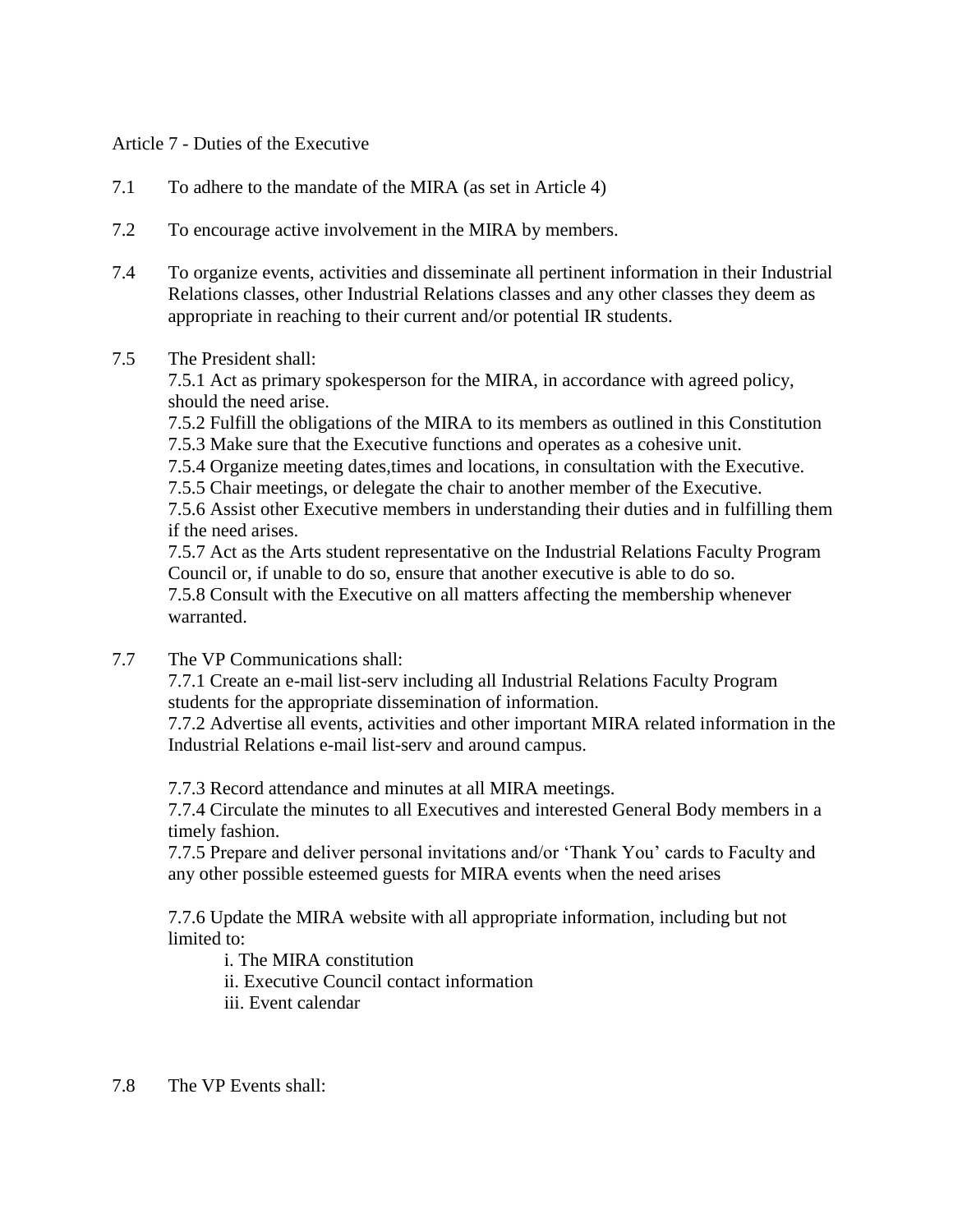7.8.1 Work to enhance student life on campus and facilitate a sense of community within the MIRA by organizing events and activities

7.8.2 Be responsible for ensuring that the MIRA commits to fundraising activities for its membership.

7.8.3 Oversee the logistics, and delegate responsibilities if necessary for fundraising activities, social events, informational events and any other event organized by the MIRA Executive for the membership.

7.9 The VP Finance shall:

7.9.1 Organize and maintain the MIRA's financial affairs.

7.9.2 Draft a budget upon notification of available funds from the AUS VP Finance and update that budget when the need arises.

7.9.3 Trackall MIRA incoming funds and expenditures.

7.9.4 Work with the AUS VP Finance on all appropriate matters.

7.9.6 Keep the MIRA Executive informed of its financial situation at least once a month during school year.

#### 7.10

The Vice-President Internal shall:

7.10.1 Act as a resource person for the membership in matters regarding resources and affairs of the MIRA.

7.10.2 Work to maintain and improve the MIRA office as a student space and organize office hours held by various members of the Executive;

7.10.3 Keep, maintain, and provide(when necessary) all official MIRA documentation, including, but not limited to, this Constitution.

7.10.4 Distribute the executive information to all parties that require it, including but not limited to the AUS.

# 7.11

The Vice-President External shall:

7.11.1 Act as the MIRA representative to AUS by attending all AUS council meetings or, if unable to do so, ensure that another Executive fills this position.

7.11.2 Act as the student representative to the Industrial Relations Faculty Program BA Committee or, if unable to do so, ensure that another executive fills this position.

7.11.3 Be responsible for relations between MIRA () and the Montreal community, including, but not limited to, communicating about upcoming events when necessary.

7.11.4 Contact stores and businesses to obtain funds and prizes for events and activities.

- 7.12 The Vice-President Academic shall:
	- 7.12.1 Be responsible for all educational, curricular, and academic affairs of MIRA
	- 7.12.2 Work to create and improve academic and learning opportunities for students
	- 7.12.3 Act as the head of the MIRA Tutoring Program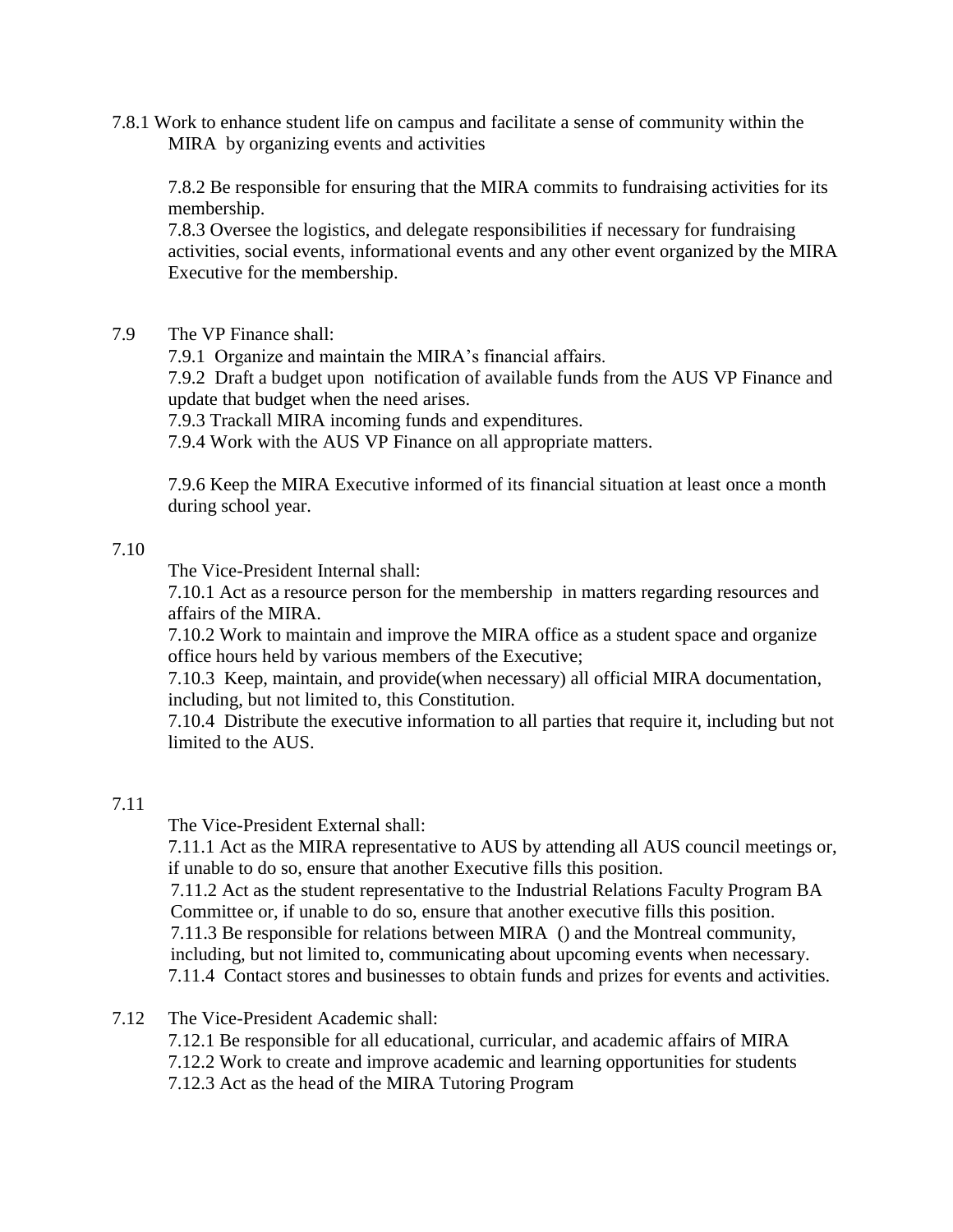7.13 The First Year Rep shall:

7.13.1 Ensure that MIRA commits to engaging new Industrial Relations students. 7.13.2 Foster the relationship between the Executive and new Industrial Relations students.

7.13.3 Ensure that all communications reach new Industrial Relations students.

- 7.14 No member of the Executive may concurrently hold more than one position of the Executive.
- 7.15 All Executive members must attend all meetings. Two unexplained absences from meetings will result in forfeiture of an Executive member's position.

## Part III: Conduct

Article 8 – Governance and Resignations

- 8.1 The MIRA must adhere to all AUS by-laws regarding resignation.
- 8.2 Resignations must be written or verbally submitted to the President of the MIRA. The President must then inform the other Executive members within one week.
- 8.3 A member of the Executive may make a motion requesting the resignation of the member of the Executive. If the motion comes to a vote, the Executive member in question must comply with the outcome of the vote.

8.3.1 Grounds for such a motion are:

i. failure to adhere to duties and/or failure to comply with the aims outlined in this constitution.

ii. conducting business which undermines the aims of the MIRA.

8.4 8.4.1 Upon resignation of an Executive member, the MIRA may hold a by-election at the next meeting. 8.4.2 The Executive may deem a by-election unnecessary if the position becomes vacant nearing the end of the school year.

Article 9 – Meetings of the Executive

- 9.1 9.1.1 Meetings must be held at least once every two weeks during school year.
- 9.2 9.2.1 Meetings shall be governed by Rules of Order. The degree of formality shall be at the discretion of the chair. 9.2.2 Motions put to votes must have a two-thirds majority to pass.
- 9.3 All members of the Executive have one vote. General Body members may participate in discussion, but do not have a vote.